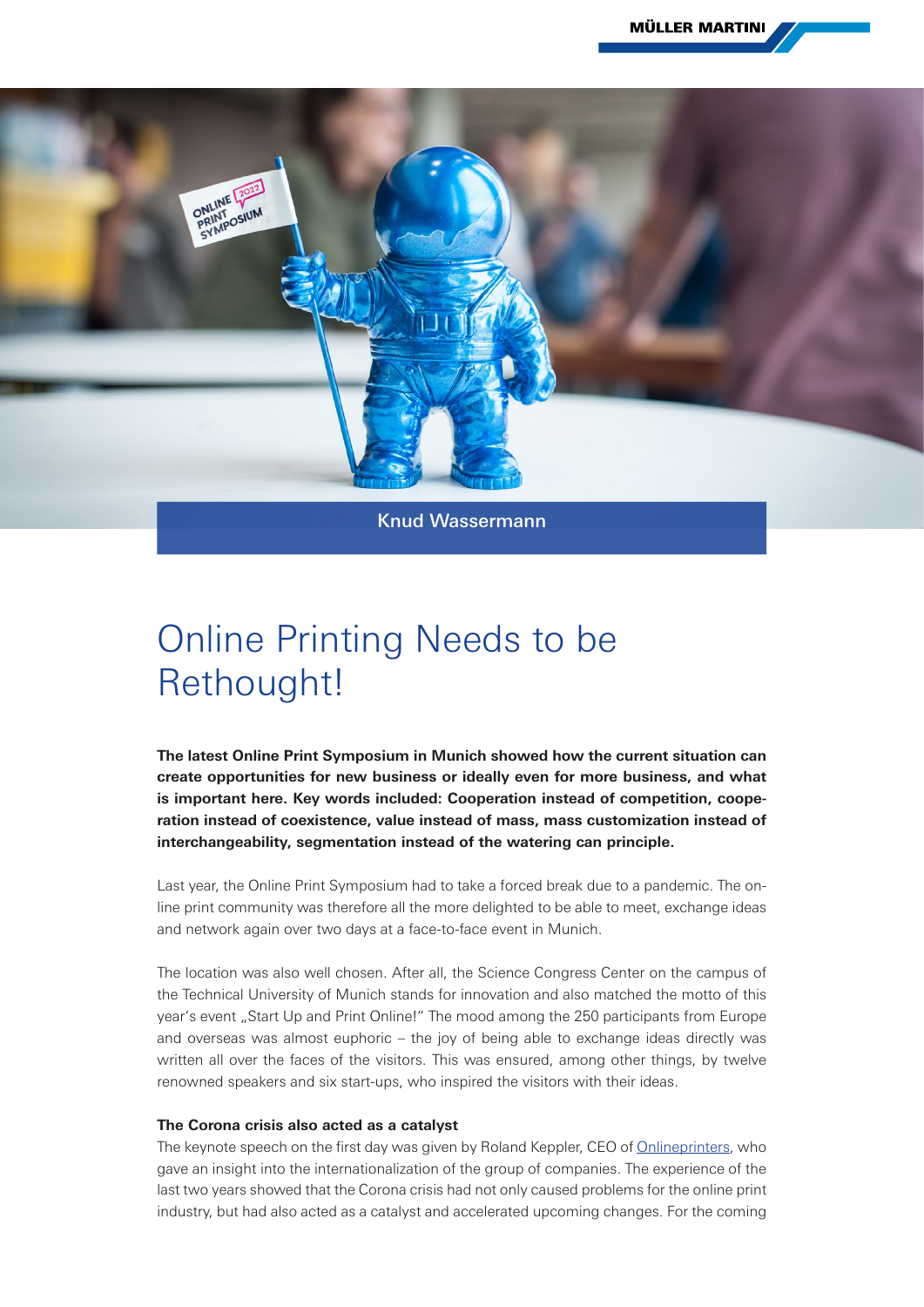years, Keppler identified the following influencing factors as essential:

- **•** the shift in channels,
- **•** the consolidation of the market driven by industrialization,
- **•** the consumerization (one could also say consumer orientation),
- **•** the increased expectations of customers,
- **•** the issue of sustainability at all levels.

Despite the high volatility and lack of predictability, the CEO of the [Muller Martini customer](https://www.mullermartini.com/en/newsroom-en/stories/case-studies/onlineprinters-had-the-requirement-%E2%80%93-muller-martini-the-solution-with-the-presto-ii-digital/) sees opportunities for the industry to continue to drive growth. In the three German-speaking countries of Germany/Austria/Switzerland (DACH region) alone, B2B online printing sales have risen to 2.5 billion euros in the last five years, according to Keppler. This currently represents around 20 percent of the total market volume – although Keppler can envisage an increase to 50 percent in the medium term.

However, he said, the industry needs to work on improving delivery and ordering processes and providing easy-to-use design tools. Keppler also had a tip in store for newcomers: "Existing processes cannot be converted one-to-one into the digital world. To be successful here, you have to redesign and redesign the processes."

## **The 08/15 print shop has had its day**

After this keynote, Bernd Zipper, CEO of [zipcon consulting](https://zipcon.de), analyzed the developments and trends in the online print industry in the DACH region. The forecasts for online printers were promising in 2020, but then came the pandemic. To survive a crisis of this dimension, courage and resilience were needed, he said. Resilience in particular, with all the associated qualities, could ultimately release important impetus for the company's further development.

Zipper's conclusion was that online printing needs to be rethought – and this is more true today than ever before. Customers understand online mechanisms, "mass customization" and print on demand. As a result, online has become the "new normal" for people, which means that demands and expectations have also risen significantly. In his view, the era of 08/15 print shops is coming to an end, and at the same time print will become more valuable and more valuable in the future.

## **The path to a successful online printer**

For many print shops that have not yet moved into online printing, the question is whether this is even possible. Thomas Völcker, Managing Director of the Munich-based online print shop Topp Digital, described the challenges faced by "self-taught and lateral entrants". A good printer is not automatically a successful online printer. Rather, you need comprehensive know-how in e-commerce with all its facets, such as search engine optimization (SEO) and search engine marketing (SEA), and that takes time.

The road there is bumpy and also paved with errors. These include the assumption that everything works with plug-and-play software tools without any adaptation effort, that IT experts can solve any problem, or that the store's popularity can be achieved without online marketing. But, according to Völcker, the opportunities offered by social media were also often underestimated. In this respect, the learning curve for the entire Topp Digital team was definitely challenging, but after four years, the [online store](http://www.topp-druckwerkstatt.de) is very successful on the road and has found its niche in the label and advertising materials sector.

For success it needs today more than ever courage – and money, entrepreneurship (will say perseverance, diligence, hard work and patience) and target (i.e. goals, confidence and vision). In my opinion, this does not only apply to online printing. In this respect, even conven